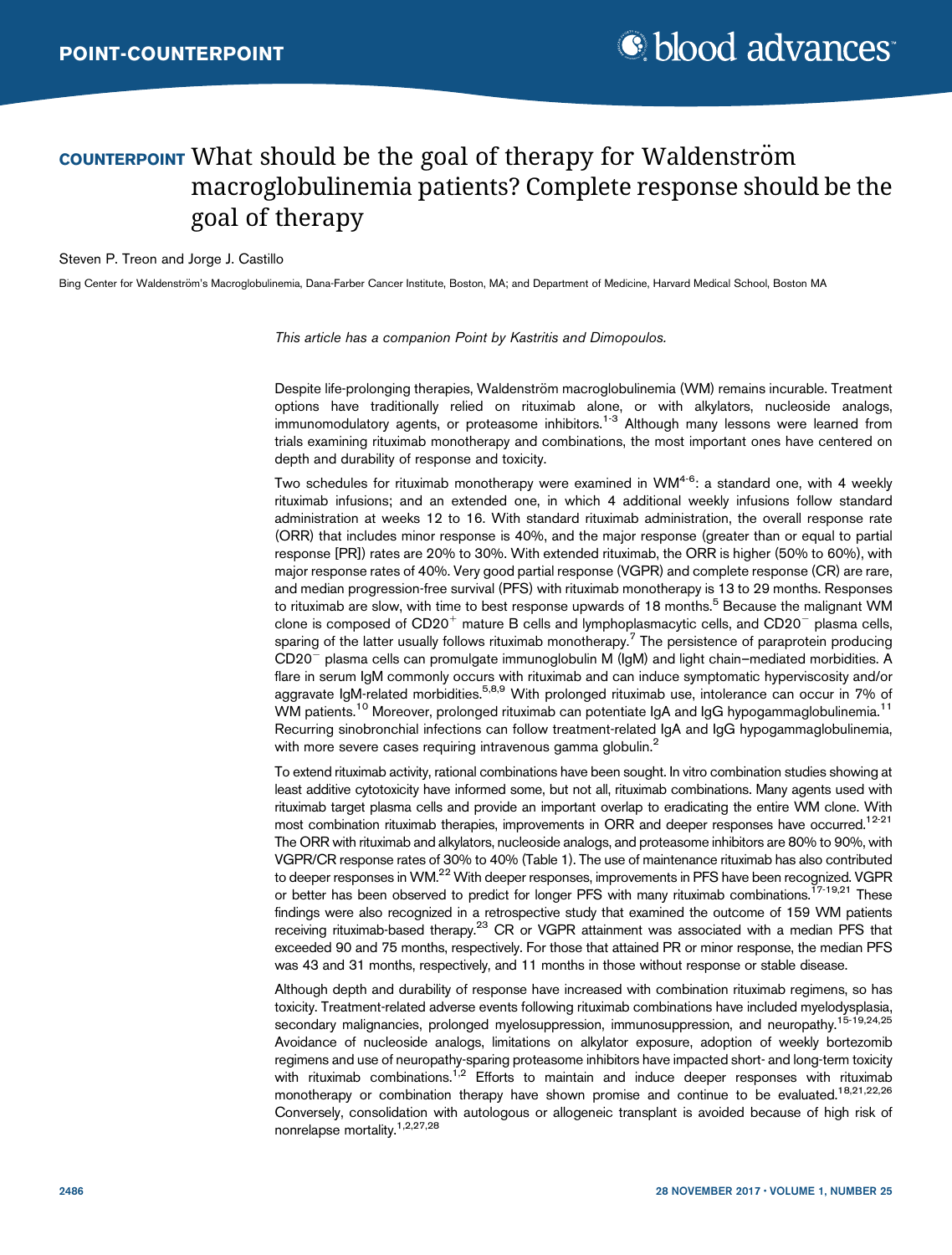|                                 | <b>ORR (%)</b> | VGPR/CR (%) | PFS (mo) |
|---------------------------------|----------------|-------------|----------|
| Standard rituximab              | 40             | $0 - 5$     | 13       |
| Extended rituximab              | 60             | $5 - 10$    | 16-29    |
| Thalidomide rituximab           | 70             | 10          | 30%      |
| Cyclophosphamide rituximab      | 70-80          | $20 - 25$   | $30-36$  |
| Nucleoside analogs rituximab    | 70-90          | $20 - 30$   | $36-62$  |
| Proteasome inhibitors rituximab | 80-90          | $30-40$     | 42-66    |
| Bendamustine rituximab          | 90             | 30          | 69       |
|                                 |                |             |          |

The discovery of highly recurrent MYD88 (95% to 97%) and CXCR4 (30% to 40%) mutations in WM patients has provided important new insights into WM pathogenesis and development of targeted therapeutics.29-33 Mutated MYD88 promotes constitutive NF-kB activation through IRAK1/IRAK4 and Bruton tyrosine kinase (BTK), and the BTK-inhibitor ibrutinib abrogates MYD88-driven NF-KB survival signaling and triggers WM cell apoptosis.<sup>34</sup> These findings enabled a pivotal phase 2 clinical trial that supported the first ever drug approval (ibrutinib) for WM by the US Food and Drug Administration and the European Medicines Agency.<sup>35</sup> Treatment with ibrutinib results in rapid responses, with a time to response of 4 weeks. In 10% of patients, atrial fibrillation can occur and does not limit ibrutinib continuance in most patients.<sup>36</sup> Risk of bleeding with procedures and concurrent use of anticoagulants remain a concern, as do cytopenias in heavily pretreated patients. Unlike rituximab-based therapies, serum IgA and IgG levels remain unchanged with ibrutinib, and infection-related complications are uncommon.<sup>35</sup> Persistent low-grade musculoskeletal, skin, and gastrointestinal toxicities can occur with ibrutinib and result in dose reduction and treatment cessation in some WM patients.35,37,38

WM patients with wild-type MYD88 (MYD88<sup>WT</sup>) show little benefit with ibrutinib, whereas those with mutated CXCR4 (CXCR4<sup>MUT</sup>) have delayed responses or decreased overall and major responses.<sup>35,37,38</sup> CXCR4MUT promotes in vitro ibrutinib resistance via upregulation of AKT and extracellular signal-regulated kinase 1/2 (ERK1/2) survival signaling.<sup>39</sup> Like rituximab-based therapy, deep responses are associated with prolonged PFS. In the pivotal study, the median PFS was not reached among WM patients with MYD88MUT/CXCR4<sup>WT</sup> in whom VGPR occurred in 44% of patients.<sup>40</sup> In contrast, the median PFS was 45 months for MYD88<sup>MUT</sup>/CXCR4<sup>MUT</sup> patients in whom 9% achieved a VGPR. The median PFS was 21 months for MYD88WT patients, in whom no VGPR occurred.<sup>40</sup> Although depth of response is associated with longer PFS, withholding ibrutinib for procedures or adverse events can lead to rapid increases in serum IgM, constitutional complaints, and decreased hemoglobin, signifying that residual tumor cells have the potential to rapidly propagate disease.<sup>35,41</sup> These findings contrast what is typically observed with rituximab-based therapy, wherein the typical posttreatment course is disease latency, followed by slow disease recurrence over time.

The lack of CR observed in WM patients on ibrutinib, regardless of MYD88 or CXCR4 mutation status, also indicates intrinsic resistance.35,37,38,40 Signaling studies of surviving WM cells in patients on prolonged ibrutinib  $(>6$  months) therapy show that

although BTK activity is suppressed, IRAK1/IRAK4 remains active and contributes to ongoing NF- $\kappa$ B survival signaling in WM cells.<sup>42</sup> Acquired ibrutinib resistance is also an emerging problem in WM patients. BTKCys481 mutations that abrogate ibrutinib-BTK binding were identified in half of WM patients who progressed on ibrutinib.<sup>43</sup> Nearly all these patients were  $\text{CXCR4}^{\text{MUT}}$ . Multiple BTK<sup>Cys481</sup> mutations were also detected within individual patients with acquired ibrutinib resistance, highlighting the importance of BTK in MYD88-driven WM growth and survival. MYD88-mutated WM cells engineered to express BTK<sup>Cys481</sup> mutations show activation of ERK1/2 survival signaling, inflammatory cytokine production, and ibrutinib resistance.<sup>44</sup> PLC $\gamma$ 2 and CARD11 mutations associated with ibrutinib resistance in other B-cell malignancies were also identified in WM patients progressing on ibrutinib.<sup>43</sup>

Although in many WM patients, deep responses and long-term PFS can be attained with prolonged ibrutinib therapy, those without MYD88 mutations and those with MYD88<sup>MUT</sup>/CXCR4<sup>MUT</sup> disease may be at higher risk of either nonresponsive disease, suboptimal responses, or acquired resistance in the latter.<sup>43</sup> Intrinsic resistance in MYD88MUT/CXCR4WT patients can also lead to rapid disease progression if ibrutinib is stopped. For these reasons, a strategy dependent on disease control with ibrutinib alone should not be viewed as optimal for WM. Many insights into WM cancer biology, as well as mutated MYD88 and CXCR4 signaling, have provided important clues for rational drug development aimed at eradicating the malignant clone in WM.

As previously mentioned, one of the important limitations of rituximab is sparing of IgM-producing  $CD20^-$  plasma cells that make up 10% to 15% of the WM clone. Daratumumab targets CD38, a highly expressed antigen on WM plasma cells. $45,46$ Strategies using daratumumab and rituximab, as either dual therapy or with chemotherapeutics, are of interest and offer a means to target the entire WM malignant clone. A phase 2 study of daratumumab in previously treated WM has been initiated (registered at [www.clinicaltrials.gov](http://www.clinicaltrials.gov) as #NCT03187262) and will offer critical insights into targeting the plasma cell compartment and potential for combination with rituximab and other agents aimed at expunging the entire WM clone. A phase 3 study, iNNOVATE, is also examining the combination of ibrutinib with rituximab (#NCT02165397). This fully enrolled study will provide important insights into combining CXCR4 agnostic therapy like rituximab with ibrutinib. Because activating CXCR4 mutations promotes AKT and ERK1/2 prosurvival signaling in WM cells,<sup>39</sup> a clinical trial combining the CXCR4-blocking antibody ulocuplumab with ibrutinib was initiated in CXCR4<sup>MUT</sup> WM patients (#NCT03225716). Compounds that inhibit IRAK1 are also under intense preclinical investigation and are aimed at overcoming intrinsic ibrutinib resistance in MYD88 mutated diseases.<sup>34,47</sup> BCL-2 is overexpressed in WM cells and blocks the proapoptotic activity of ibrutinib.<sup>48</sup> The BCL-2 antagonist venetoclax produced major responses in all 4 WM patients in a phase 1 study.<sup>49</sup> A clinical trial examining venetoclax in previously treated WM patients is underway (#NCT02677324) and will inform a planned successor study of venetoclax with ibrutinib. Finally, other BTK inhibitors are currently under investigation, and the spectrum of their kinase activity and adverse event profiling will also impact our understanding of the safety and efficacy of this class of agents in WM.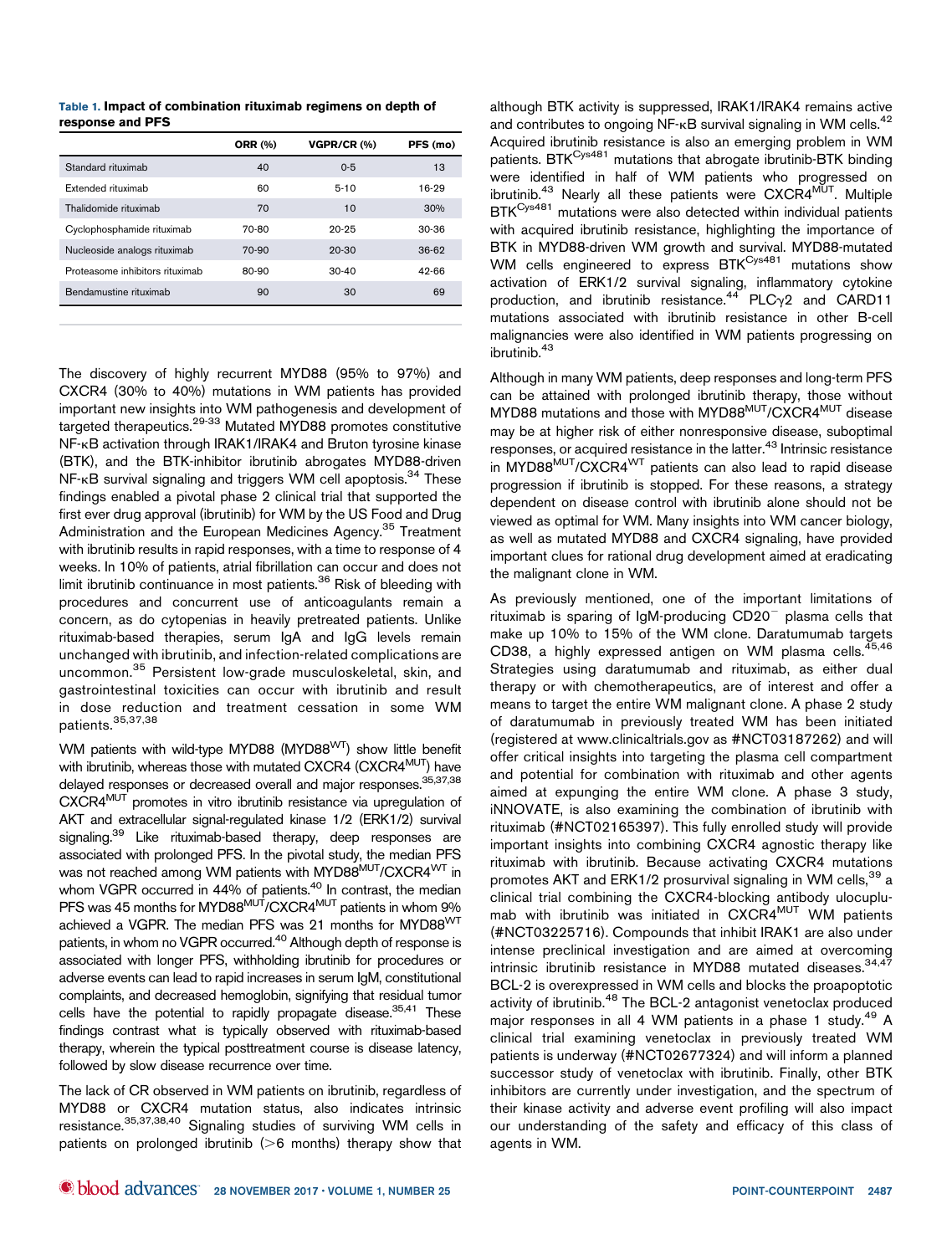In summary, although ibrutinib has become an important mainstay of WM therapy, not all patients benefit with this agent, and treatment cessation because of adverse events or acquired resistance can limit long-term effectiveness in many patients. Longer PFS is associated with attainment of VGPR/CR. VGPR/CR should be the goal of therapy for most WM patients, although disease control is appropriate for those patients with low-risk disease, serious comorbidities, and advanced age. Recent insights into WM genomics and biology have provided exciting new opportunities for targeted drug development, enabling efforts aimed at disease eradication.

### Acknowledgments

This work was supported by Peter Bing and the Kerry Robertson Fund for WM.

## Authorship

Contribution: S.P.T. and J.J.C. wrote the manuscript.

Conflict-of-interest disclosure: S.P.T. has received research funding from Pharmacyclics Inc., Janssen Pharmaceuticals Inc., and Bristol-Myers Squibb and has also received consulting fees from Pharmacyclics Inc. and Janssen Pharmaceuticals Inc. J.J.C. has received research funding from Takeda Oncology Inc., Gilead, AbbVie, and Janssen Pharmaceuticals Inc. and has also received consulting fees from Pharmacyclics Inc., Janssen Pharmaceuticals Inc., and Biogen.

Correspondence: Steven P. Treon, Bing Center for Waldenström's Macroglobulinemia, Dana-Farber Cancer Institute, M548, 450 Brookline Ave, Boston, MA 02115; e-mail: [steven\\_treon@dfci.harvard.edu](mailto:steven_treon@dfci.harvard.edu).

### References

- 1. Treon SP. How I treat Waldenström macroglobulinemia. Blood. 2015;126(6):721-732.
- 2. Leblond V, Kastritis E, Advani R, et al. Treatment recommendations from the Eighth International Workshop on Waldenström's Macroglobulinemia. Blood. 2016;128(10): 1321-1328.
- 3. Castillo JJ, Gustine J, Meid K, et al. Ixazomib, dexamethasone, and rituximab in previously untreated patients with Waldenström macroglobulinemia [abstract]. Blood. 2016; 128(22). Abstract 2956.
- 4. Dimopoulos MA, Zervas C, Zomas A, et al. Treatment of Waldenström's macroglobulinemia with rituximab. J Clin Oncol. 2002;20(9):2327-2333.
- 5. Treon SP, Emmanouilides C, Kimby E, et al; Waldenström's Macroglobulinemia Clinical Trials Group. Extended rituximab therapy in Waldenström's macroglobulinemia. Ann Oncol. 2005;16(1):132-138.
- 6. Gertz MA, Rue M, Blood E, Kaminer LS, Vesole DH, Greipp PR. Multicenter phase 2 trial of rituximab for Waldenström macroglobulinemia (WM): an Eastern Cooperative Oncology Group Study (E3A98). Leuk Lymphoma. 2004;45(10): 2047-2055.
- 7. Varghese AM, Rawstron AC, Ashcroft AJ, Moreton P, Owen RG. Assessment of bone marrow response in Waldenström's macroglobulinemia. Clin Lymphoma Myeloma. 2009;9(1):53-55.
- 8. Treon SP, Branagan AR, Hunter Z, Santos D, Tournhilac O, Anderson KC. Paradoxical increases in serum IgM and viscosity levels following rituximab in Waldenstrom's macroglobulinemia. Ann Oncol. 2004;15(10):1481-1483.
- 9. Ghobrial IM, Fonseca R, Greipp PR, et al; Eastern Cooperative Oncology Group. Initial immunoglobulin M 'flare' after rituximab therapy in patients diagnosed with Waldenstrom macroglobulinemia: an Eastern Cooperative Oncology Group Study. Cancer. 2004;101(11):2593-2598.
- 10. Castillo JJ, Kanan S, Meid K, Manning R, Hunter ZR, Treon SP. Rituximab intolerance in patients with Waldenström macroglobulinaemia. Br J Haematol. 2016;174(4):645-648.
- 11. Hunter ZR, Manning RJ, Hanzis C, et al. IgA and IgG hypogammaglobulinemia in Waldenström's macroglobulinemia. Haematologica. 2010;95(3):470-475.
- 12. Kastritis E, Gavriatopoulou M, Kyrtsonis MC, et al. Dexamethasone, rituximab, and cyclophosphamide as primary treatment of Waldenström macroglobulinemia: final analysis of a phase 2 study. Blood. 2015;126(11):1392-1394.
- 13. Buske C, Hoster E, Dreyling M, et al; German Low-Grade Lymphoma Study Group. The addition of rituximab to front-line therapy with CHOP (R-CHOP) results in a higher response rate and longer time to treatment failure in patients with lymphoplasmacytic lymphoma: results of a randomized trial of the German Low-Grade Lymphoma Study Group (GLSG). Leukemia. 2009;23(1):153-161.
- 14. Ioakimidis L, Patterson CJ, Hunter ZR, et al. Comparative outcomes following CP-R, CVP-R, and CHOP-R in Waldenström's macroglobulinemia. Clin Lymphoma Myeloma. 2009;9(1):62-66.
- 15. Treon SP, Soumerai JD, Branagan AR, et al. Thalidomide and rituximab in Waldenstrom macroglobulinemia. Blood. 2008; 112(12):4452-4457.
- 16. Treon SP, Soumerai JD, Branagan AR, et al. Lenalidomide and rituximab in Waldenstrom's macroglobulinemia. Clin Cancer Res. 2009;15(1):355-360.
- 17. Treon SP, Branagan AR, Ioakimidis L, et al. Long-term outcomes to fludarabine and rituximab in Waldenström macroglobulinemia. Blood. 2009;113(16):3673-3678.
- 18. Treon SP, Meid K, Gustine J, et al. Long-term outcome of a prospective study of bortezomib, dexamethasone and rituximab (BDR) in previously untreated, symptomatic patients with Waldenstrom's macroglobulinemia [abstract]. Blood. 2015;126(23). Abstract 1833.
- 19. Gavriatopoulou M, García-Sanz R, Kastritis E, et al. BDR in newly diagnosed patients with WM: final analysis of a phase 2 study after a minimum follow-up of 6 years. Blood. 2017;129(4):456-459.
- 20. Rummel MJ, Niederle N, Maschmeyer G, et al; Study group indolent Lymphomas (StiL). Bendamustine plus rituximab versus CHOP plus rituximab as first-line treatment for patients with indolent and mantle-cell lymphomas: an open-label, multicentre, randomised, phase 3 non-inferiority trial. Lancet. 2013;381(9873):1203-1210.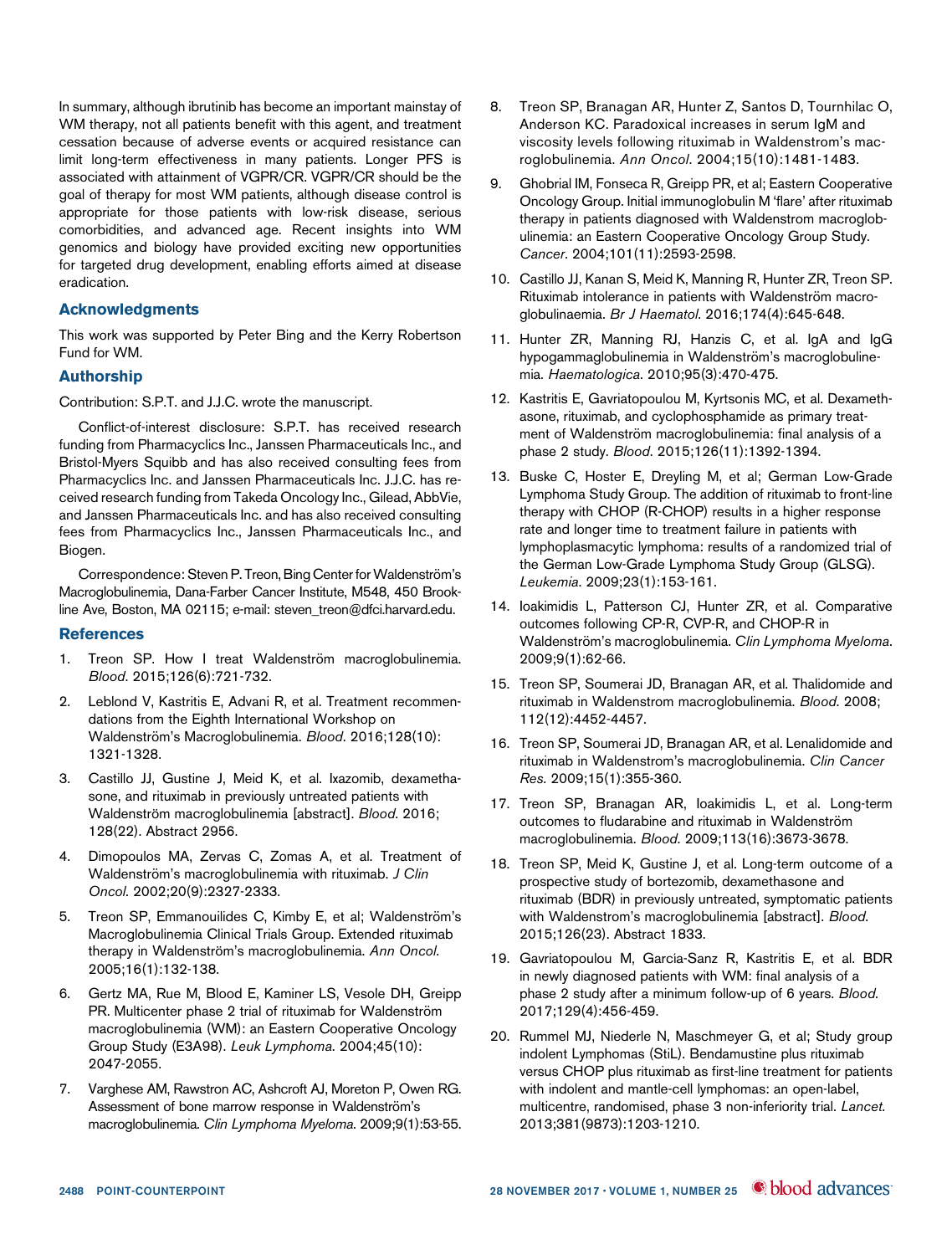- 21. Meid K, Dubeau T, Severns P, et al. Long-term follow-up of a prospective clinical trial of carfilzomib, rituximab, and dexamethasone (CaRD) in Waldenström's macroglobulinemia [abstract]. Blood. In press.
- 22. Treon SP, Hanzis C, Manning RJ, et al. Maintenance rituximab is associated with improved clinical outcome in rituximab naïve patients with Waldenstrom macroglobulinaemia who respond to a rituximab-containing regimen. Br J Haematol. 2011; 154(3):357-362.
- 23. Treon SP, Yang G, Hanzis C, et al. Attainment of complete/ very good partial response following rituximab-based therapy is an important determinant to progression-free survival, and is impacted by polymorphisms in FCGR3A in Waldenstrom macroglobulinaemia. Br J Haematol. 2011; 154(2):223-228.
- 24. Leleu X, Soumerai J, Roccaro A, et al. Increased incidence of transformation and myelodysplasia/acute leukemia in patients with Waldenström macroglobulinemia treated with nucleoside analogs. J Clin Oncol. 2009;27(2):250-255.
- 25. Tedeschi A, Benevolo G, Varettoni M, et al. Fludarabine plus cyclophosphamide and rituximab in Waldenstrom macroglobulinemia: an effective but myelosuppressive regimen to be offered to patients with advanced disease. Cancer. 2012; 118(2):434-443.
- 26. Rummel MJ, Lerchenmüller C, Greil R, et al. Bendamustinerituximab induction followed by observation or rituximab maintenance for newly diagnosed patients with Waldenström's macroglobulinemia: results from a prospective, randomized, multicenter study (StiL NHL 7–2008 –MAINTAIN-; ClinicalTrials.gov Identifier: NCT00877214) [abstract]. Blood. 2012;120(21). Abstract 2739.
- 27. Kyriakou C, Canals C, Sibon D, et al. High-dose therapy and autologous stem-cell transplantation in Waldenstrom macroglobulinemia: the Lymphoma Working Party of the European Group for Blood and Marrow Transplantation. J Clin Oncol. 2010;28(13):2227-2232.
- 28. Kyriakou C, Canals C, Cornelissen JJ, et al. Allogeneic stemcell transplantation in patients with Waldenström macroglobulinemia: report from the Lymphoma Working Party of the European Group for Blood and Marrow Transplantation. J Clin Oncol. 2010;28(33):4926-4934.
- 29. Treon SP, Xu L, Yang G, et al. MYD88 L265P somatic mutation in Waldenström's macroglobulinemia. N Engl J Med. 2012;367(9):826-833.
- 30. Hunter ZR, Xu L, Yang G, et al. The genomic landscape of Waldenstrom macroglobulinemia is characterized by highly recurring MYD88 and WHIM-like CXCR4 mutations, and small somatic deletions associated with B-cell lymphomagenesis. Blood. 2014;123(11):1637-1646.
- 31. Jiménez C, Sebastián E, Chillón MC, et al. MYD88 L265P is a marker highly characteristic of, but not restricted to, Waldenström's macroglobulinemia. Leukemia. 2013;27(8): 1722-1728.
- 32. Varettoni M, Arcaini L, Zibellini S, et al. Prevalence and clinical significance of the MYD88 (L265P) somatic mutation in

Waldenstrom's macroglobulinemia and related lymphoid neoplasms. Blood. 2013;121(13):2522-2528.

- 33. Xu L, Hunter ZR, Tsakmaklis N, et al. Clonal architecture of CXCR4 WHIM-like mutations in Waldenström macroglobulinaemia. Br J Haematol. 2016;172(5):735-744.
- 34. Yang G, Zhou Y, Liu X, et al. A mutation in MYD88 (L265P) supports the survival of lymphoplasmacytic cells by activation of Bruton tyrosine kinase in Waldenström macroglobulinemia. Blood. 2013;122(7):1222-1232.
- 35. Treon SP, Tripsas CK, Meid K, et al. Ibrutinib in previously treated Waldenström's macroglobulinemia. N Engl J Med. 2015;372(15):1430-1440.
- 36. Gustine JN, Meid K, Dubeau TE, Treon SP, Castillo JJ. Atrial fibrillation associated with ibrutinib in Waldenström macroglobulinemia. Am J Hematol. 2016;91(6):E312-E313.
- 37. Dimopoulos MA, Trotman J, Tedeschi A, et al; iNNOVATE Study Group and the European Consortium for Waldenström's Macroglobulinemia. Ibrutinib for patients with rituximab-refractory Waldenström's macroglobulinaemia (iNNOVATE): an open-label substudy of an international, multicentre, phase 3 trial. Lancet Oncol. 2017;18(2): 241-250.
- 38. Treon SP, Gustine J, Meid K, et al. Ibrutinib is highly active as first line therapy in symptomatic Waldenstrom's macroglobulinemia [abstract]. Blood. In press.
- 39. Cao Y, Hunter ZR, Liu X, et al. The WHIM-like CXCR4(S338X) somatic mutation activates AKT and ERK, and promotes resistance to ibrutinib and other agents used in the treatment of Waldenstrom's macroglobulinemia. Leukemia. 2015;29(1): 169-176.
- 40. Treon SP, Meid K, Gustine J, et al. Long-term follow-up of previously treated patients who received ibrutinib for symptomatic Waldenstrom's macroglobulinemia: update of pivotal clinical trial [abstract]. Blood. In press.
- 41. Gustine J, Meid K, Dubeau T, et al. Ibrutinib discontinuation in Waldenstrom's macroglobulinemia: etiologies, outcomes, and IgM rebound [abstract]. Blood. In press.
- 42. Yang G, Liu X, Chen J, et al. Targeting IRAK1/IRAK4 signaling in Waldenstrom's macroglobulinemia [abstract]. Blood. 2015; 126(23). Abstract 4004.
- 43. Xu L, Tsakmaklis N, Yang G, et al. Acquired mutations associated with ibrutinib resistance in Waldenström macroglobulinemia. Blood. 2017;129(18):2519-2525.
- 44. Chen JG, Liu X, Chen J, et al. Acquisition of BTK C481S produces resistance to ibrutinib in MYD88 mutated WM and ABC DLBCL cells that is accompanied by ERK1/2 hyperactivation, and is targeted by the addition of the ERK1/2 inhibitor ulixertinib [abstract]. Blood. 2016;128(22). Abstract 2764.
- 45. San Miguel JF, Vidriales MB, Ocio E, et al. Immunophenotypic analysis of Waldenstrom's macroglobulinemia. Semin Oncol. 2003;30(2):187-195.
- 46. Barakat FH, Medeiros LJ, Wei EX, Konoplev S, Lin P, Jorgensen JL. Residual monotypic plasma cells in patients